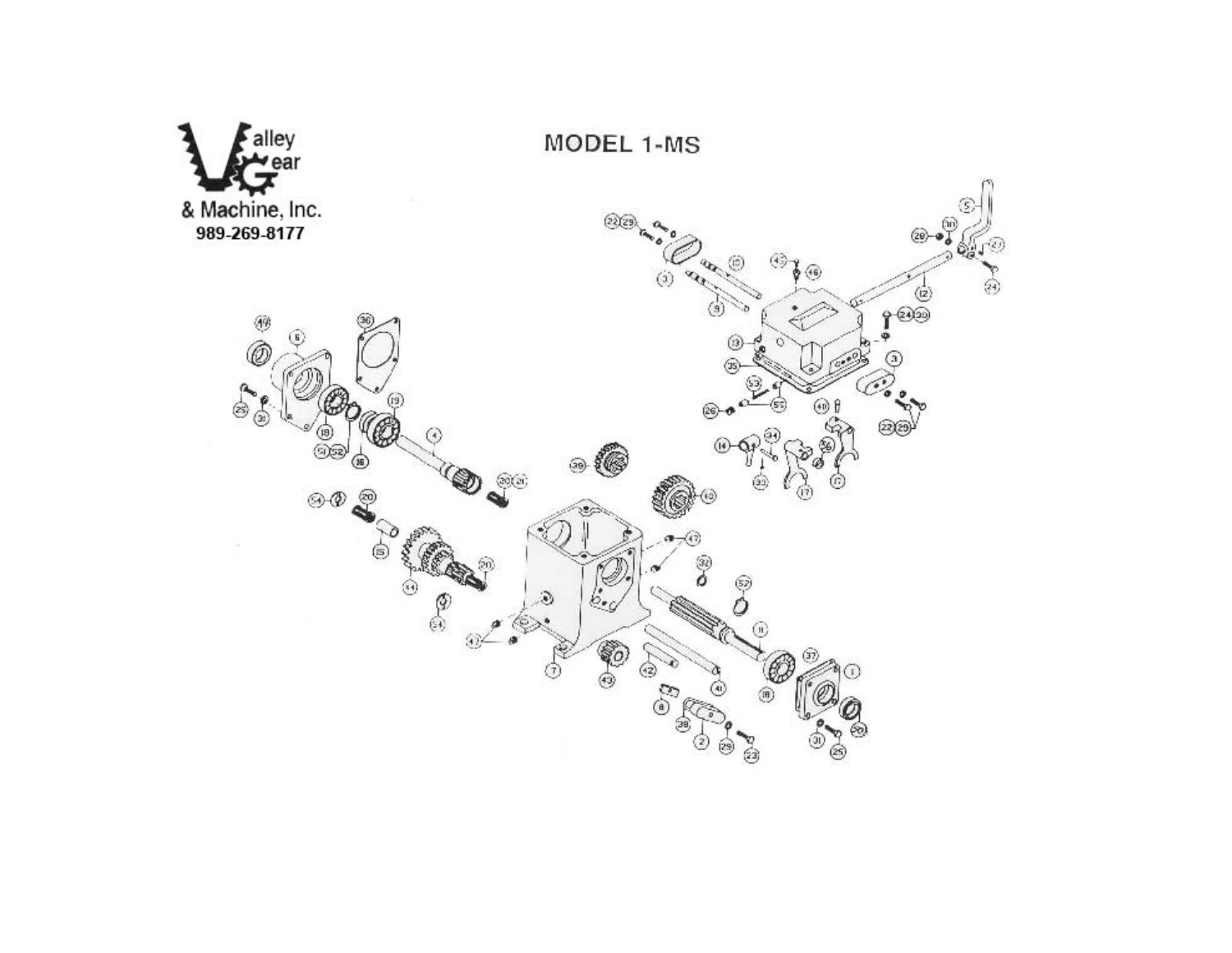|                  |                     | <b>Item</b>    | <b>Part No</b> | <b>Description</b>    | Qty            |  | <b>Item</b> | <b>Part No</b> | <b>Description</b>             | Qty                               |
|------------------|---------------------|----------------|----------------|-----------------------|----------------|--|-------------|----------------|--------------------------------|-----------------------------------|
| <b>MODEL</b>     | 1-MCS               | 1              | 316047         | Bearing Ret.          | 1              |  | 29          | 418154         | Washer                         | 5                                 |
| <b>PART NO.</b>  | R150011             | $\overline{2}$ | 328039         | Cap-Shift Head        | 1              |  | 30          | 418163         | Washer-Flat                    | 5                                 |
| <b>HP RATING</b> | 3<br>30 @ 1,250 RPM |                | 328040         | Cap-Shift Shaft       | $\overline{c}$ |  | 31          | 418184         | Washer-Flat                    | 9                                 |
| <b>SERIES</b>    | $1-M$               | 4              | 334041         | Gear-Main Drive       | $\mathbf{1}$   |  | 32          | 418506         | Spacer                         | 1                                 |
| <b>SPEEDS</b>    | 3 Forward / 1 Rev.  | 5              | 336002         | Handle                | 1              |  | 33          | 424001         | <b>Cotter Pin</b>              | $\mathbf{1}$                      |
|                  |                     | 6              | 352013         | Brg. Housing          | 1              |  | 34          | 424200         | Clevis Pin                     | $\mathbf{1}$                      |
|                  |                     | $\overline{7}$ | 338035         | Housing               | $\mathbf{1}$   |  | 35          | 442023         | Gasket-Cover                   | $\mathbf{1}$                      |
|                  | Ratios              | 8              | 352016         | Ret. Shaft            | $\overline{2}$ |  | 36          | 442027         | Gasket-Bearing                 | 1                                 |
|                  | 1.000:1             | 9              | 356920         | Shift-Shaft           | $\mathbf{1}$   |  | 37          | 442028         | Gasket-Bearing<br>Gasket-Cover | $\mathbf{1}$<br>1<br>$\mathbf{1}$ |
|                  | 1.852:1             | 10             | 356921         | Shift-Shaft           | 1              |  | 38          | 442082         |                                |                                   |
|                  | 3.125:1             | 11             | 356934         | Main Shaft            | $\mathbf{1}$   |  | 39          | 444014         | Gear-Int. Sliding              |                                   |
|                  | 3.745:1 Rev.        | 12             | 355048         | Shift-Shaft (Mathey)  | 1              |  | 40          | 444015         | Gear-Sliding                   | $\mathbf{1}$                      |
|                  |                     | 13             | 358022         | Shifter-Head          | $\mathbf{1}$   |  | 41          | 444016         | Shaft-Gear                     | $\mathbf 1$                       |
|                  |                     | 14             | 358024         | Shifter-Dog           | $\mathbf{1}$   |  | 42          | 444017         | Shaft-Gear                     | $\mathbf{1}$                      |
|                  |                     | 15             | 362044         | Spacer Bearing        | $\mathbf 1$    |  | 43          | 444018         | Gear-Idler                     | $\mathbf{1}$                      |
|                  |                     | 16             | 362063         | <b>Spacer Bearing</b> | 1              |  | 44          | 444019         | <b>Cluster Gear</b>            | $\mathbf{1}$                      |
|                  |                     | 17             | 370013         | Yoke-Shifter          | $\overline{c}$ |  | 45          | 456008         | <b>Relief Fitting</b>          | 1                                 |
|                  |                     | 18             | 402013         | <b>Bearing-Ball</b>   | $\overline{2}$ |  | 46          | 468002         | Reducer                        | $\mathbf{1}$                      |
|                  |                     | 19             | 402014         | <b>Bearing Ball</b>   | $\mathbf 1$    |  | 47          | 468011         | Pipe Plug                      | $\mathbf{1}$                      |
|                  |                     | 20             | 402020         | Bearing-Roller        | $\overline{2}$ |  | 48          | 480002         | Rivet                          | $\overline{c}$                    |
|                  |                     | 21             | 402034         | Bearing-Roller        | $\mathbf{1}$   |  | 49          | 486019         | Oil Seal                       | $\overline{1}$                    |
|                  |                     | 22             | 414040         | Cap Screw             | 4              |  | 50          | 486068         | Oil Seal                       | $\mathbf 1$                       |
|                  |                     | 23             | 414039         | Cap Screw             | 1              |  | 51          | 490014         | Snap Ring                      | $\mathbf{1}$                      |
|                  |                     | 24             | 414139         | Cap Screw             | $\mathbf 1$    |  | 52          | 490015         | Snap Ring                      | $\overline{2}$                    |
|                  |                     | 25             | 414281         | Cap Screw             | 9              |  | 53          | 494012         | Spring Lock                    | $\mathbf{1}$                      |
|                  |                     | 26             | 414971         | Screw-Poppet          | 1              |  | 54          | 518002         | <b>Thrust Washer</b>           | $\overline{2}$                    |
|                  |                     | 27             | 416057         | <b>Set Screw</b>      | 1              |  | 55          | 530044         | Poppet                         | $\overline{2}$                    |
|                  |                     | 28             | 418022         | <b>Nut</b>            | 1              |  | 56          | 362192         | Spacer                         | $\mathbf{1}$                      |